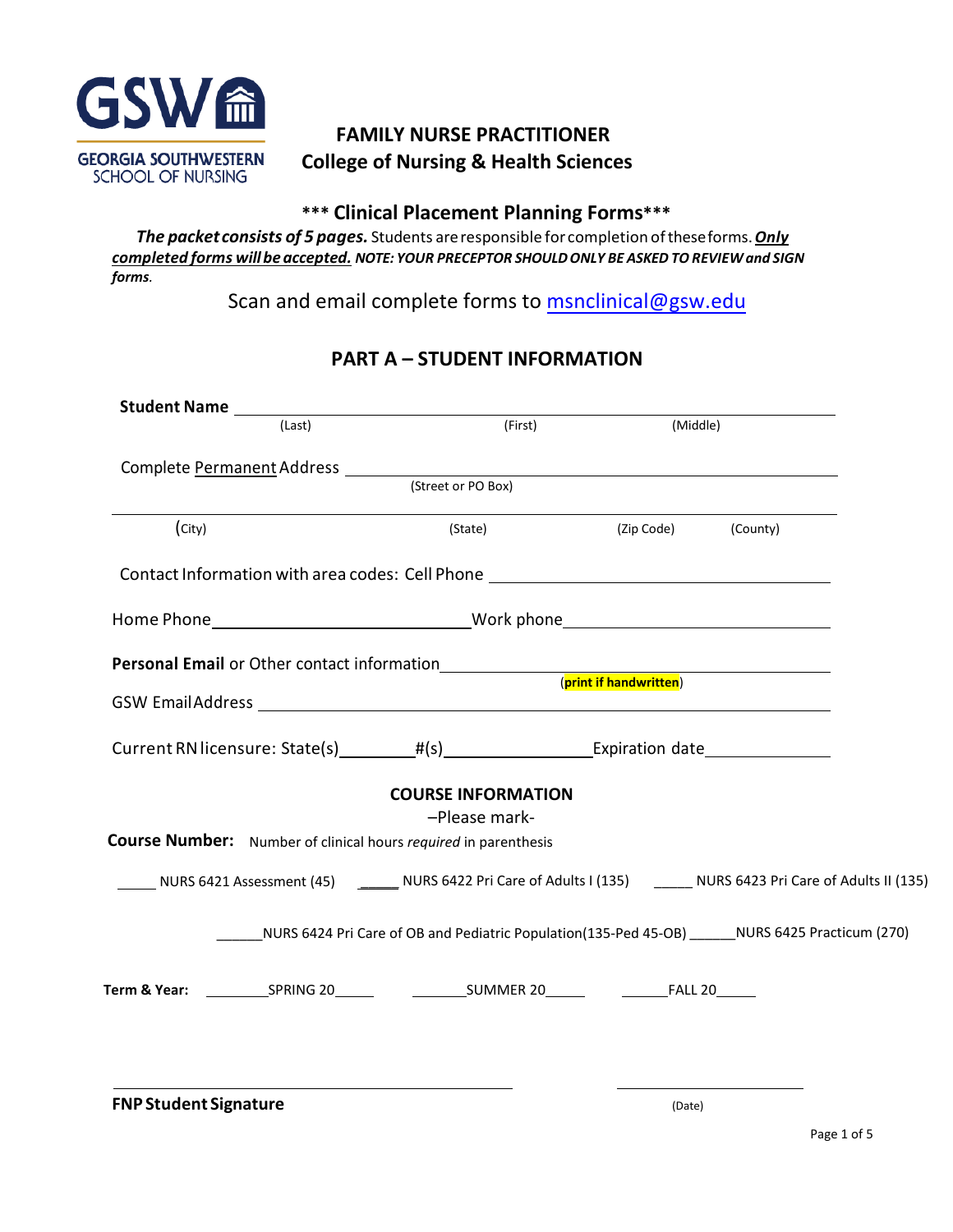

Medical-Surgical \_\_\_ Midwifery

PedsPrimary Women'sHealth Other

## **PARTB – PRECEPTOR INFORMATION**

**(Must be completed in full.** *All information is confidential)*

| (Last)                                                                                           |                                 |                          |                                                                                                                       |
|--------------------------------------------------------------------------------------------------|---------------------------------|--------------------------|-----------------------------------------------------------------------------------------------------------------------|
|                                                                                                  | (First)                         | (Middle)                 |                                                                                                                       |
| <b>Preceptor Name:</b>                                                                           |                                 |                          |                                                                                                                       |
| (Last)                                                                                           | –<br>(First)                    | (Middle)                 |                                                                                                                       |
| Have you used this preceptor before? $\Box$ $\Box$ Yes                                           |                                 | No                       |                                                                                                                       |
| Please mark your status as a preceptor for GSW College of Nursing: NEW____________Established___ |                                 |                          |                                                                                                                       |
|                                                                                                  | (Please attach a signed Resume) |                          |                                                                                                                       |
| Credentials (mark one): NP                                                                       | <b>DO</b><br><b>PA</b>          |                          | MD   CNM   0ther                                                                                                      |
|                                                                                                  |                                 |                          |                                                                                                                       |
|                                                                                                  |                                 |                          |                                                                                                                       |
|                                                                                                  |                                 |                          |                                                                                                                       |
|                                                                                                  |                                 |                          |                                                                                                                       |
|                                                                                                  |                                 |                          |                                                                                                                       |
|                                                                                                  | <b>Preceptor's Signature</b>    |                          |                                                                                                                       |
|                                                                                                  |                                 |                          |                                                                                                                       |
| If your state requires a delegation for your preceptor, enter the name of the:                   |                                 |                          |                                                                                                                       |
|                                                                                                  |                                 |                          |                                                                                                                       |
|                                                                                                  | (Last)                          | (First)                  | (Middle)                                                                                                              |
|                                                                                                  |                                 |                          |                                                                                                                       |
| Certifying Agency                                                                                |                                 |                          |                                                                                                                       |
|                                                                                                  |                                 |                          |                                                                                                                       |
| Cardiology                                                                                       | Geriatrics                      | Neonatology              | Obstetrics                                                                                                            |
| Women's Health                                                                                   | Emergency Medicine Gynecology   |                          | Neurology                                                                                                             |
| Pediatrics                                                                                       | <b>Family Practice</b>          | <b>Internal Medicine</b> | Oncology                                                                                                              |
| Specialty of Physician Preceptor (mark the most accurate)                                        | Other (provide specialty):      |                          | <u> 2000 - Jan Bernard Bernard Bernard Bernard Bernard Bernard Bernard Bernard Bernard Bernard Bernard Bernard Be</u> |
|                                                                                                  |                                 |                          |                                                                                                                       |
| Certification of Nurse Practitioner (mark the most accurate):                                    |                                 |                          |                                                                                                                       |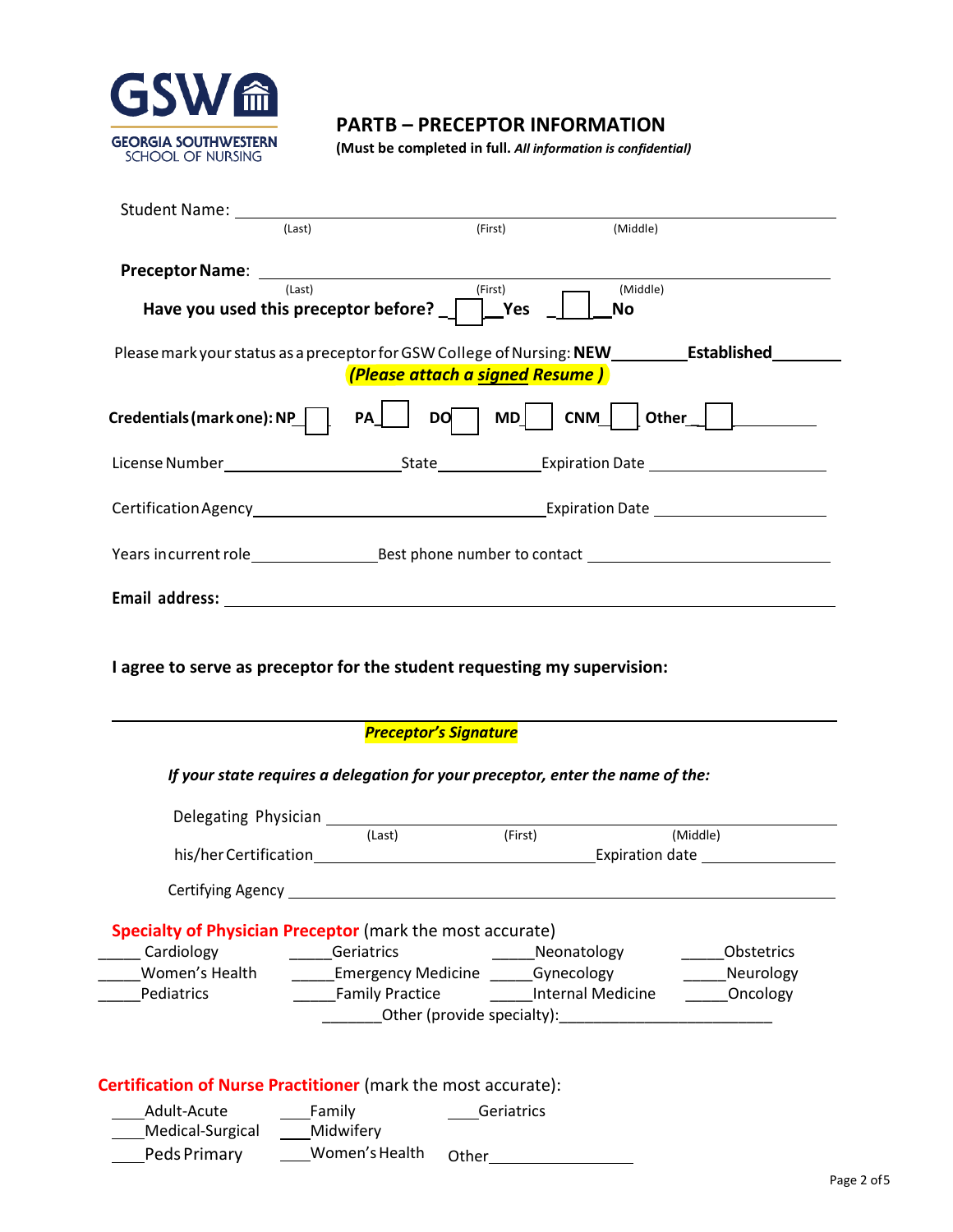

**(Must be completed in full)**

|                                                                                                     |            | (Middle)                                                                                                                                                                                                                                                                                  |
|-----------------------------------------------------------------------------------------------------|------------|-------------------------------------------------------------------------------------------------------------------------------------------------------------------------------------------------------------------------------------------------------------------------------------------|
|                                                                                                     |            |                                                                                                                                                                                                                                                                                           |
|                                                                                                     |            |                                                                                                                                                                                                                                                                                           |
|                                                                                                     |            |                                                                                                                                                                                                                                                                                           |
|                                                                                                     |            |                                                                                                                                                                                                                                                                                           |
|                                                                                                     |            |                                                                                                                                                                                                                                                                                           |
| (State)                                                                                             |            |                                                                                                                                                                                                                                                                                           |
|                                                                                                     |            |                                                                                                                                                                                                                                                                                           |
| (print if handwritten)                                                                              |            |                                                                                                                                                                                                                                                                                           |
| (print if handwritten)                                                                              |            |                                                                                                                                                                                                                                                                                           |
|                                                                                                     |            |                                                                                                                                                                                                                                                                                           |
|                                                                                                     |            |                                                                                                                                                                                                                                                                                           |
|                                                                                                     |            |                                                                                                                                                                                                                                                                                           |
| (State)                                                                                             |            | (Zip Code) (County)                                                                                                                                                                                                                                                                       |
| The Legal Name of the clinic, group or physician who owns the practice: ___________________________ |            |                                                                                                                                                                                                                                                                                           |
|                                                                                                     |            |                                                                                                                                                                                                                                                                                           |
| (Note: Legal name and clinic name may or may not be the same)                                       |            |                                                                                                                                                                                                                                                                                           |
| <b>Person Legally Authorized to Sign Contracts:</b>                                                 |            |                                                                                                                                                                                                                                                                                           |
|                                                                                                     |            |                                                                                                                                                                                                                                                                                           |
| (First)                                                                                             | (Middle)   |                                                                                                                                                                                                                                                                                           |
| <b>Complete Mailing Address Complete Mailing Address</b><br>(Street or P.O. Box)                    |            |                                                                                                                                                                                                                                                                                           |
|                                                                                                     |            |                                                                                                                                                                                                                                                                                           |
| (State)                                                                                             | (Zip Code) | (County)                                                                                                                                                                                                                                                                                  |
| Telephone Number with area code Telephone Number                                                    |            |                                                                                                                                                                                                                                                                                           |
|                                                                                                     |            | (First)<br><b>Clinic/Agency Preceptor's Information</b><br>(clinic location – number and street)<br>(Zip Code) (County)<br>Orientation of student required by clinical site: YES<br>Orientation contact Email (if required)<br><u>Discuss Contact Constants</u><br>(print if handwritten) |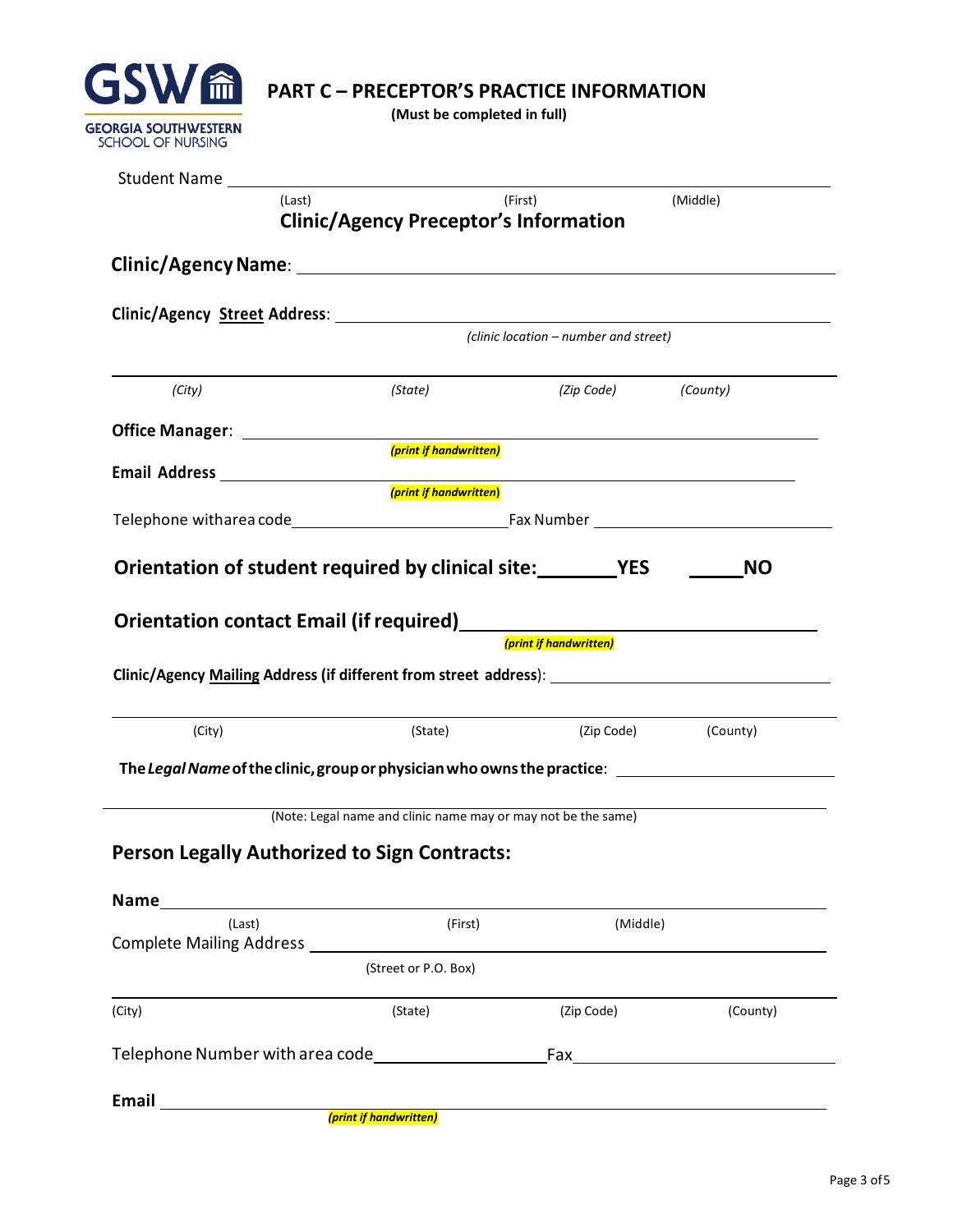

**PART D – CONTRACT WITH GSW & CLINICAL SITE**

## This clinical site *has an existing MOU* with GSW under the name of:

|                           |                                                        |                                 |                                                                                                                                                                                                                                                              | expiration date_____________. |
|---------------------------|--------------------------------------------------------|---------------------------------|--------------------------------------------------------------------------------------------------------------------------------------------------------------------------------------------------------------------------------------------------------------|-------------------------------|
|                           |                                                        | semester contract below:        | If your clinical site does not have an existing MOU with GSW, please complete the                                                                                                                                                                            |                               |
| <b>Clinical site name</b> |                                                        |                                 |                                                                                                                                                                                                                                                              |                               |
| City                      | state                                                  |                                 | zip                                                                                                                                                                                                                                                          |                               |
|                           | authorized agency representative for the clinicalsite. |                                 | and the College of Nursing and Health Sciences at the Georgia South western State<br>University, Americus, Georgia, when appropriate signatures have been affixed below by<br>Dr. Sandra Daniel, Dean of the College of Nursing and Health Sciences, and the |                               |
|                           |                                                        |                                 | <b>Student name</b>                                                                                                                                                                                                                                          |                               |
|                           |                                                        |                                 | a student enrolled in the Family Nurse Practitioner program at GSW to obtain part of his/her                                                                                                                                                                 |                               |
|                           | clinical experience through this facility.             |                                 |                                                                                                                                                                                                                                                              |                               |
|                           | The student will work with__________                   |                                 | as preceptor.                                                                                                                                                                                                                                                |                               |
|                           |                                                        | <b>Preceptor name and title</b> |                                                                                                                                                                                                                                                              |                               |
|                           | The term of the agreement will be:                     |                                 |                                                                                                                                                                                                                                                              |                               |
|                           |                                                        |                                 | Spring semester: January 1, http://www.faril30, html Spring semester: January 1, http://www.franch.com/                                                                                                                                                      |                               |
|                           | <b>Summer semester:</b>                                |                                 |                                                                                                                                                                                                                                                              |                               |
|                           | <b>Fall semester:</b>                                  |                                 | August 1,________through December 15, ___________                                                                                                                                                                                                            |                               |

If the terms of this agreement are acceptable to you and your agency, please sign below and keep a copy for yourrecords.

**SIGNATUREof PersonLegally AuthorizedtoSignContracts Date**

Sendra D. David

Sandra D. Daniel, PhD, RN Dean and Professor, College of Nursing and Health Sciences